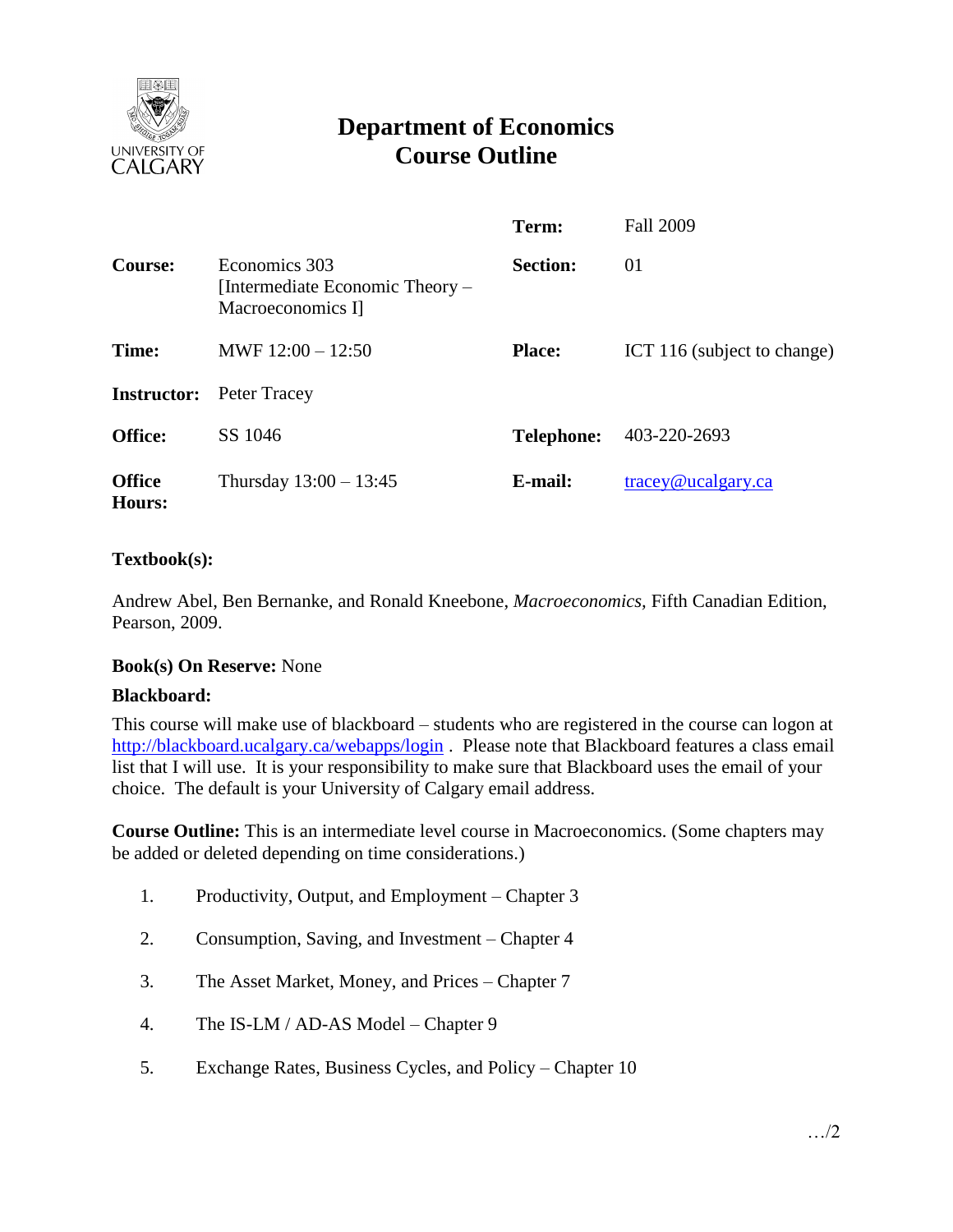# **Grade Determination and Final Examination Details:**

| Midterm                  | 25% | October 14, 2009                                           |
|--------------------------|-----|------------------------------------------------------------|
| Assignment 1             | 5%  | October 2, 2009 – Late assignments will not be accepted.   |
| Assignment 2             | 10% | October 26, 2009 – Late assignments will not be accepted.  |
| Assignment 3             | 10% | November 18, 2009 – Late assignments will not be accepted. |
| <b>Final Examination</b> |     | 50% Scheduled by Registrar $-2$ Hours                      |

Each assignment is due at the beginning of the lecture on the due date. Late assignments will not be accepted.

The midterm exam will be held in class on the date indicated. The time and location of the final exam, which will be two hours in length, will be scheduled by the Registrar's Office. Exam questions will not consist of multiple choice questions. The use of a non-programmable calculator during exams is permitted. The use of graphing calculators, computers, and cell phones is not permitted during tests and exams.

The midterm exam, assignment, and the final exam are marked on a numerical basis. The grades are then added using the weights indicated above. As a guide to determining standing, these letter grade equivalences will generally apply:

| $A+ 97 - 100$ |  |                                                         | $C-$ 62 - 66 |
|---------------|--|---------------------------------------------------------|--------------|
| $A = 92 - 96$ |  |                                                         | $D+$ 57 - 61 |
| $A - 89 - 91$ |  |                                                         | D $50 - 56$  |
| $B+ 84 - 88$  |  | $\mathbf{F}$                                            | $0 - 49$     |
|               |  | B 79 - 83<br>B- 76-78<br>$C_{+}$ 73 - 75<br>C $67 - 72$ |              |

## Notes:

- 1. Make-up midterm exams and deferred midterm exams will not be given. Deferred final examinations do not have to cover the same material or have the same format as the regular final examination.
- 2. Examinations will not be given prior to the scheduled date.
- 3. Students will not be given extra time to complete tests and exams.
- 4. Students should be aware of the academic regulations outlined in The University of Calgary Calendar.
- 5. Students seeking reappraisal of a piece of graded term work should discuss their work with the instructor within 15 days of work being returned to class; however, the earliest that grades will be discussed will be two days after the return of an assignment or examination.
- 6. Students will be responsible for all material listed on the course outline, regardless of whether or not the material has been covered in class, unless the instructor notifies the class that the material will not be covered.